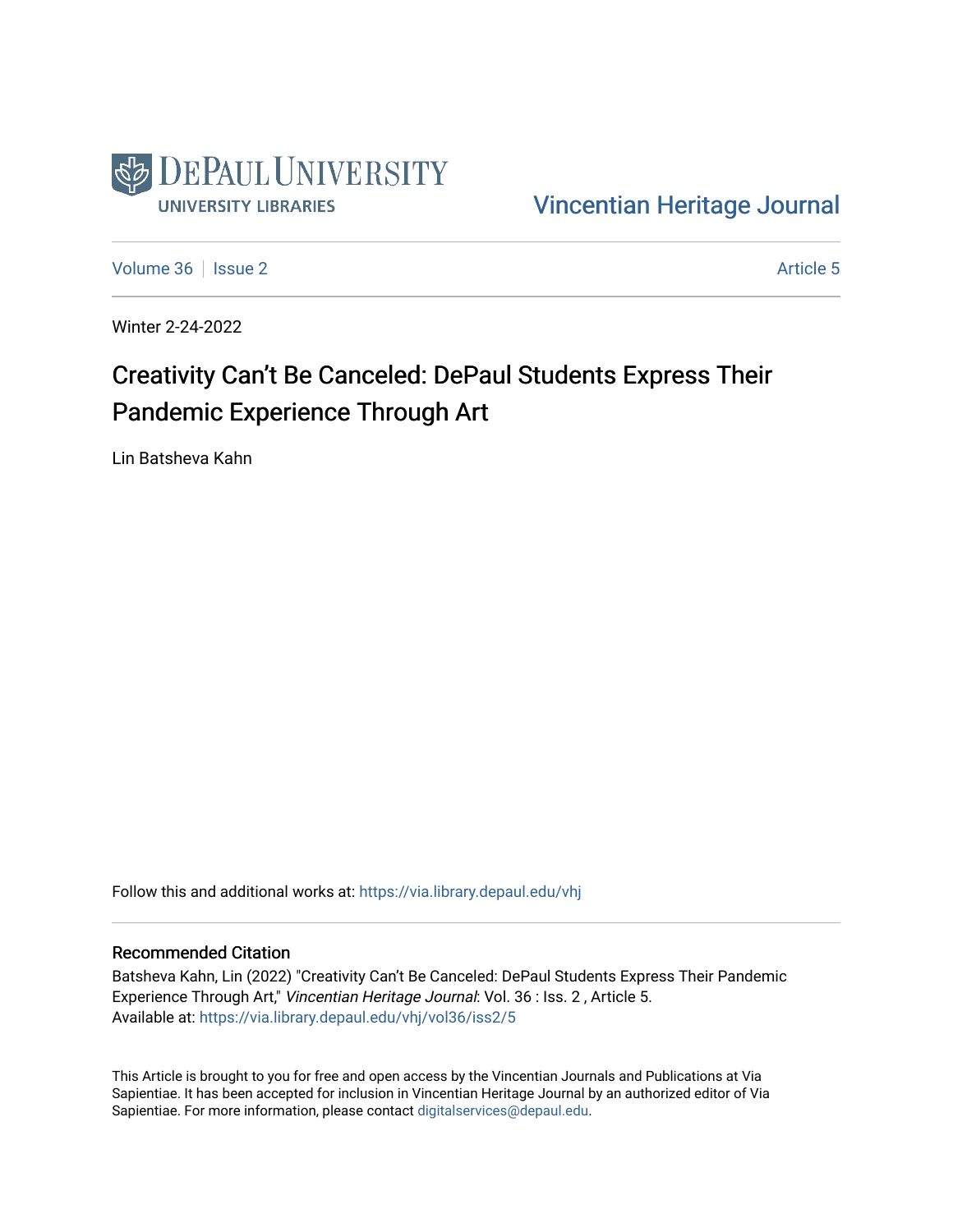## **Creativity Can't Be Canceled: DePaul Students Express Their Pandemic Experience Through Art**

**Lin Batsheva Kahn**

## **BIO**

**LIN BATSHEVA KAHN** is a DePaul Theatre School Excellence in Teaching Honoree who teaches *Modern Dance; Chicago Dancing; Diversity in Dance: Paradigms Shifting*, addressing racism, sexism, ageism, and ableism; and *Creativity & Adversity*, an interdisciplinary class about transcending hardship through the arts in the Psychology department. An innovative choreographer, Kahn created MusicDance En-sem' ble, a performance group of dancers and guest musicians such as Grammy award-winning Third Coast Percussion. Ongoing collaboration with faculty from the DePaul School of Music includes Michael Kozakis's Percussion Ensemble, Michael Lewanski's 20+Ensemble, Harry Silverstein's Opera Theater productions *The Fairy Queen* and *Nozze di Figaro*, and *Dido and Aeneas* with Dr. Eric Esparza and Jason Moy. Choreography for the 2019 Theatre School at DePaul production of *A Dybbuk: Or Between Two Worlds* was described as "stunning." Kahn's 2021 virtual *Moving Toward Action with Music & Dance* was supported by DePaul University's Vincentian Endowment Fund, Jewish United Fund, and community patrons. She has received many grants from the DePaul Office of Institutional Diversity and Equity for this international teaching and performance event. Quality of Instruction Council grants have taken her to

**[Previous Article](#page--1-0)**

**[Next Article](#page--1-0)**

**[Table of](#page--1-0)  [Contents](#page--1-0)**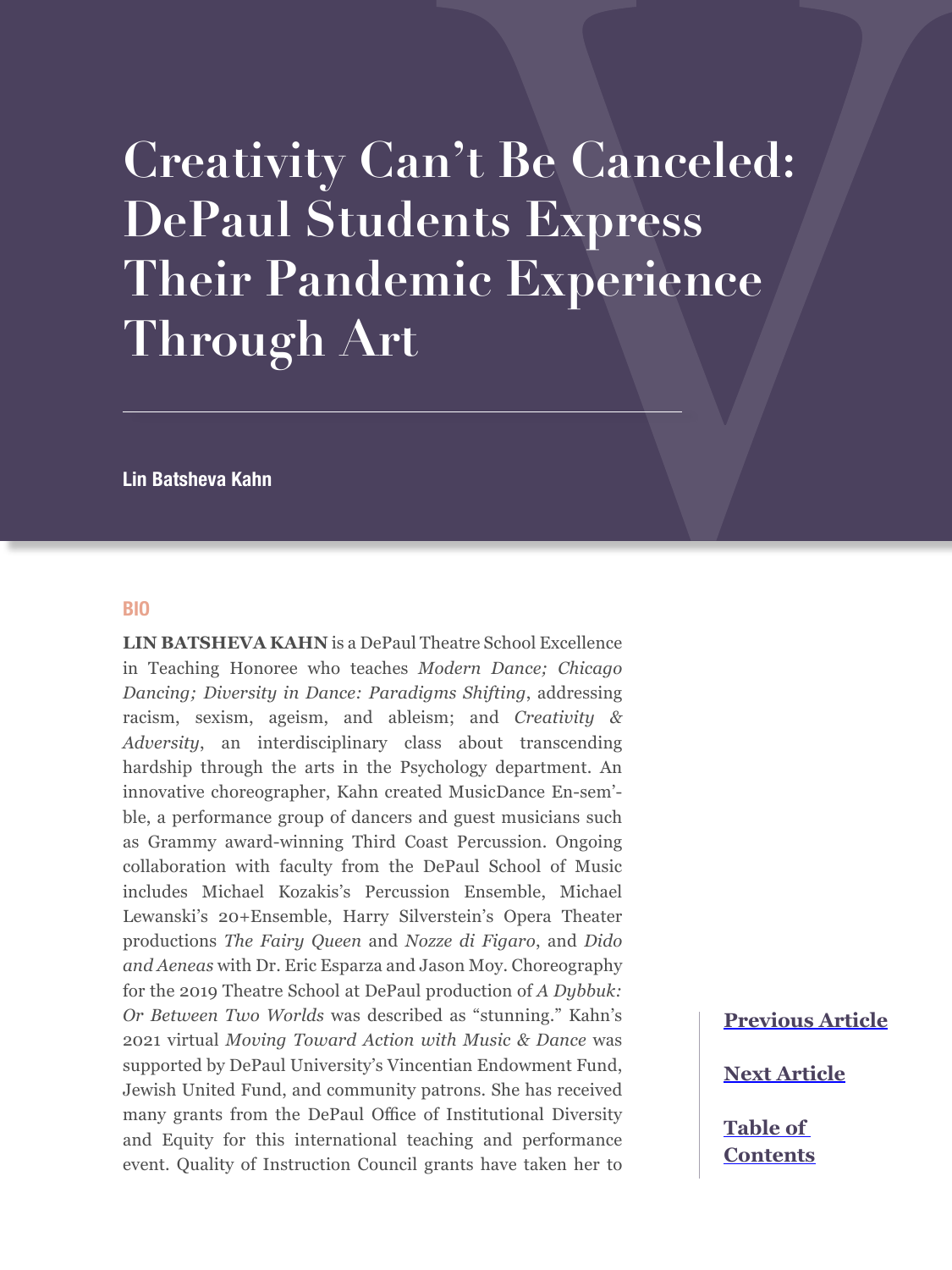the University of Hertfordshire in London with dance psychologist Dr. Peter Lovatt, Axis Dance Company in California, and The Joffrey Ballet in Chicago.

With over 4,500 views, her ideas about creativity filmed at PBS WTTW as an ELI Talk includes the moving duet *January Thirtyfirst*. Times of Israel published "Creativity Can't Be Canceled" and 4 other pieces she wrote in their Marketplace of Ideas in 2021. Lin's work expressing themes of human significance has been seen worldwide, while her inclusive university teaching has impacted students across the United States and from countries such as Egypt, Peru, India, Hungary, Korea, China, Ecuador, Uzbekistan, Singapore, and the Netherlands. A Chicago native, she holds a BFA in modern dance from the University of Illinois-Champaign; a master's in dance, theatre, and communication from Kent State University; and a master's in contemporary dance from Case Western Reserve University. Her thesis for the latter was about the relationship of creativity and grief, and it initiated the unique DePaul course *Creativity & Adversity*.